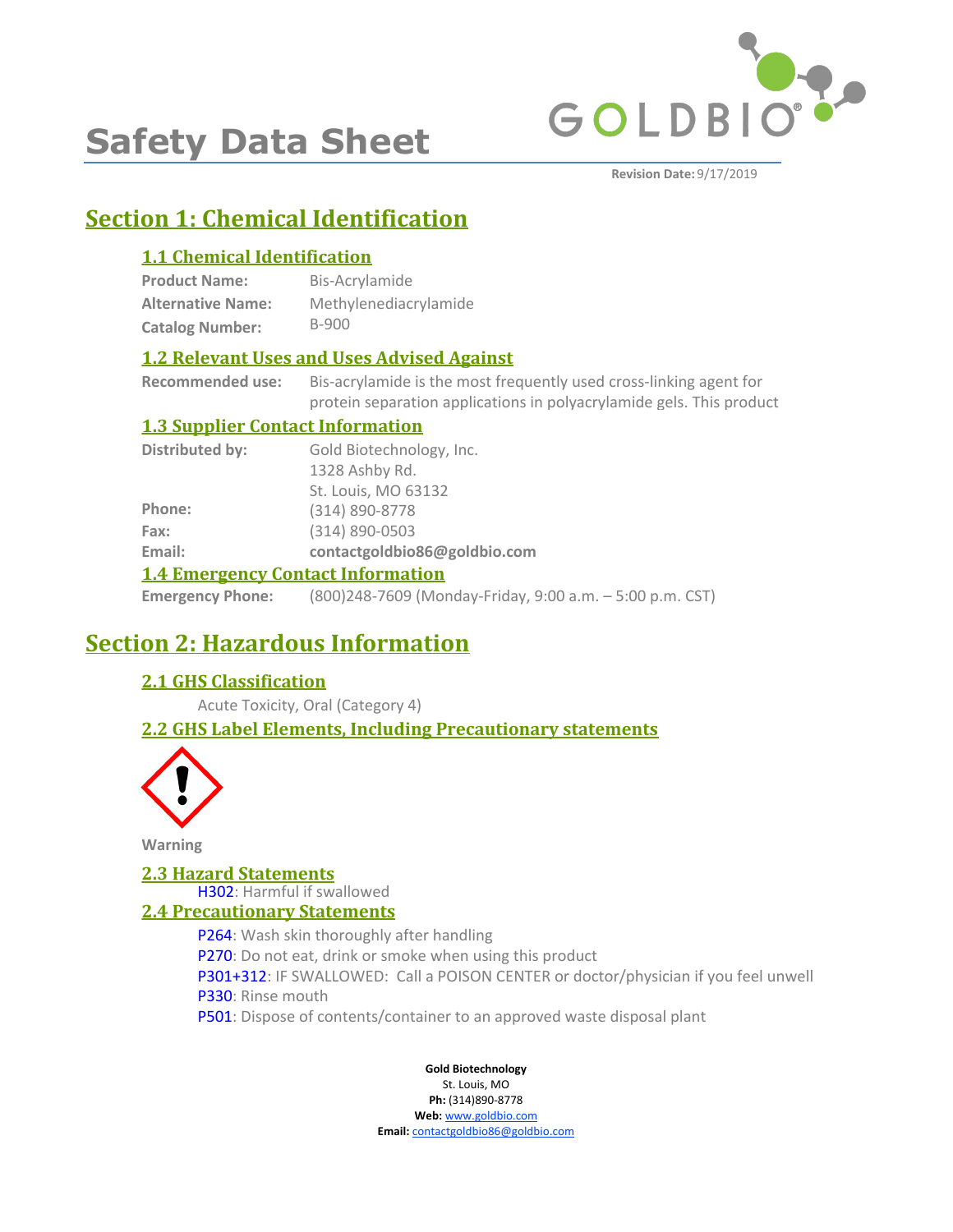### **2.8 HMIS Classification**

| <b>2.8 HMIS Classification</b> |     |
|--------------------------------|-----|
| Health Hazard:                 |     |
| <b>Chronic Health Hazard:</b>  | $*$ |
| Flammability:                  |     |
| Physical Hazards:              |     |
| <b>2.9 NFPA Rating</b>         |     |
|                                |     |

| Health Hazard:     |   |
|--------------------|---|
| Fire:              | 0 |
| Reactivity Hazard: | 0 |

# **Section 3: Composition/Information on Ingredients**

### **3.1 Composition**

| Identity:                 | Bis-Acrylamide                              |
|---------------------------|---------------------------------------------|
| <b>IUPAC:</b>             | N-[(prop-2-enoylamino)methyl]prop-2-enamide |
| Synonyms:                 | Methylenediacrylamide                       |
| <b>CAS Number:</b>        | 110-26-9                                    |
| <b>Molecular Formula:</b> | $C_7H_{10}N_2O_2$                           |
| <b>Molecular Weight:</b>  | $154.17$ g/mol                              |

# **Section 4: First Aid Measures**

### **4.1 Detailed First Aid Measures**

| Inhalation:                | If breathed in, move person into fresh air. If not breathing, give<br>artificial respiration. Consult a physician.                                    |
|----------------------------|-------------------------------------------------------------------------------------------------------------------------------------------------------|
| Skin:                      | Immediately wash skin copiously with soap and water. Take victim<br>immediately to hospital. Consult a physician.                                     |
| Eye:                       | Immediately rinse out with water for at least 15 minutes. Assure<br>adequate flushing by separating the eyelids with fingers. Consult a<br>physician. |
| Ingestion:                 | Wash out mouth with water. Drink plenty of water. Consult a<br>physician. Never give anything by mouth to an unconscious person.                      |
| <b>Notes to Physician:</b> | Treat symptomatically and supportively.                                                                                                               |

### **4.2 Most Important Symptoms And Effects, Either Acute Or Delayed**

The most important known symptoms and effects are described in the labeling (see section2). And /or in section 11.

### **4.3 Indication of immediate medical attention and special treatment needed**

Not available

# **Section 5: Fire Fighting Measures**

### **5.1 Conditions of flammability:**

Not flammable or combustible.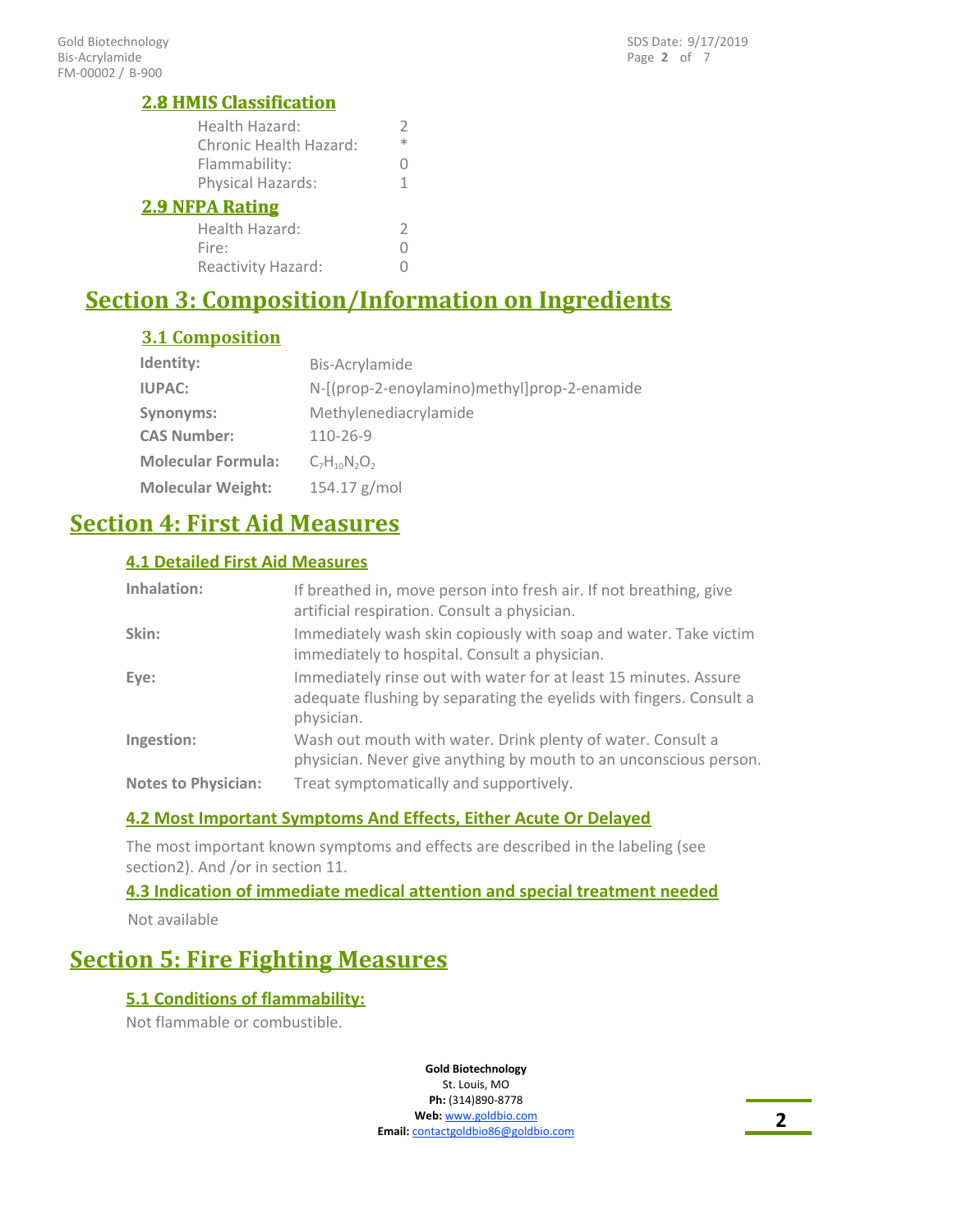Page **3** of 7 SDS Date: 9/17/2019

### **5.2 Suitable extinguishing media:**

Use water spray, alcohol-resistant foam, dry chemical or carbon dioxide.

### **5.3 Specific hazards arising from the chemical**

During a fire, highly toxic gases may be generated by thermal decomposition or combustion – Carbon Oxides, Nitrogen Oxides (NOx).

### **5.4 Specific protective actions for fire-fighters:**

Wear self-contained breathing apparatus and protective clothing to prevent contact with skin and eyes.

## **Section 6: Accidental Release Measures**

### **6.1 Personal precautions, protective equipment and emergency procedures:**

Use personal protective equipment. Avoid breathing vapors, mist or gas. Ensure adequate ventilation.

### **6.2 Environmental precautions:**

Do not let product enter drains.

### **6.3 Methods and materials for containment and cleaning up:**

Soak up with absorbent material, discard.

### **Section 7: Handling and Storage**

### **7.1 Precautions for safe handling:**

Always wear personal protective equipment (PPE, see section 8).

### **7.2 Conditions for safe storage, including and incompatibilities:**

Keep container tightly closed.

Store at 4°C.

### **Section 8: Exposure Controls / Personal Protection**

### **8.1 Control Parameters:**

Contains no substances with occupational exposure limit values.

### **8.2: Appropriate engineering controls:**

Contains no substances with occupational exposure limit values.

### **8.3 Personal Protective Equipment (PPE):**

**Eye/Face Protection:** Safety glasses with side-shields conforming to EN166. Use equipment for eye protection tested and approved under appropriate government standards such as NIOSH (US) or EN 166(EU).

**Skin Protection:** Handle with gloves. Gloves must be inspected prior to use. Use proper glove removal technique - without touching outer surface of glove - to avoid skin contact with this product. Dispose of contaminated gloves after use in accordance with applicable laws and good laboratory practices. Wash and dry hands. The type of protective equipment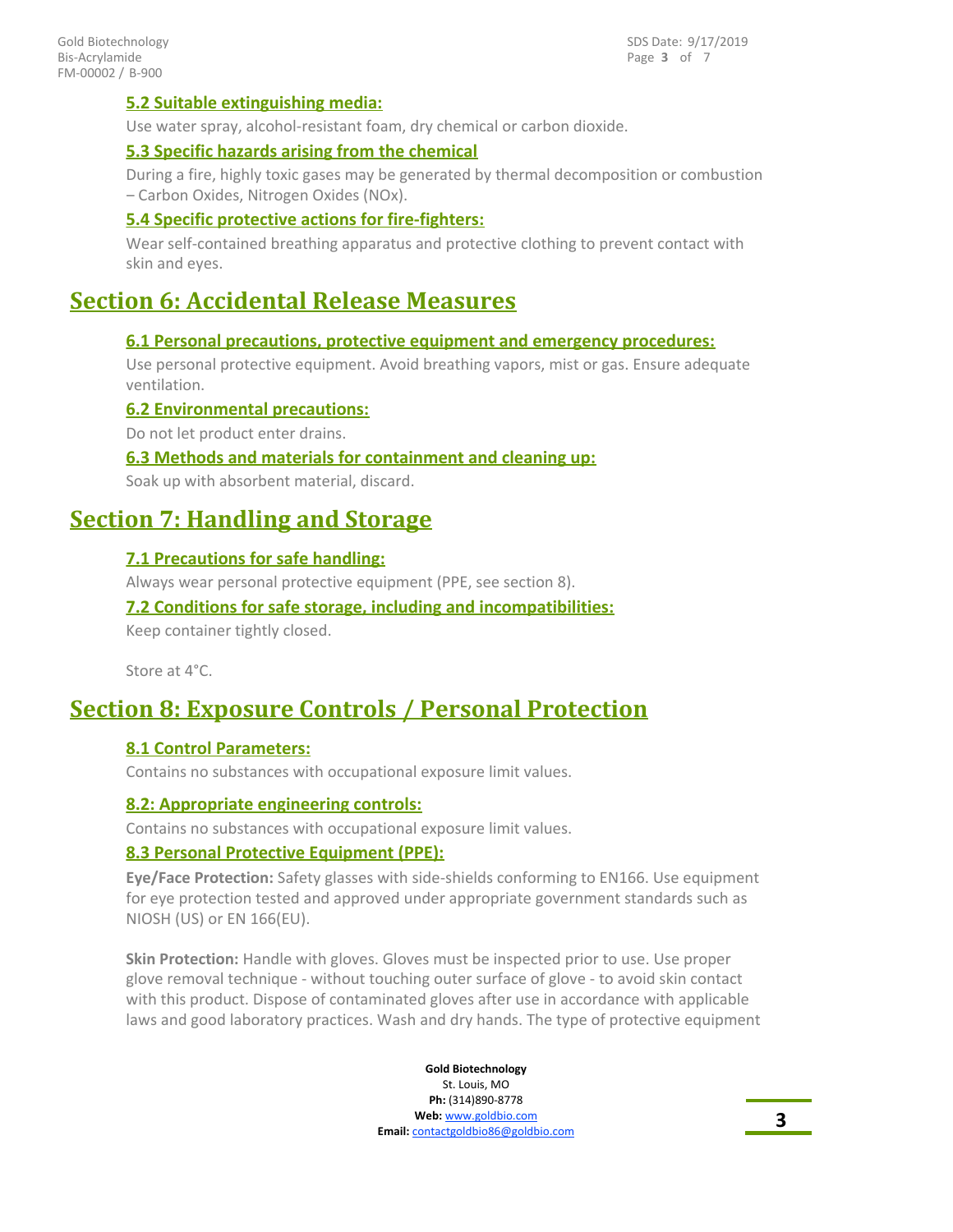must be selected according to the concentration and amount of the dangerous substance at the specific workplace.

**Respiratory Protection:** Where risk assessment shows air-purifying respirators are appropriate use a full-face particle respirator type N100 (US) or type P3 (EN 143) respirator cartridges as a backup to engineering controls. If the respirator is the sole means of protection, use a full-face supplied air respirator. Use respirators and components tested and approved under appropriate government standards such as NIOSH (US) or CEN (EU).

**Other Protective Clothing or Equipment:** Wear appropriate protective clothing to prevent exposure.

# **Section 9: Physical and Chemical Properties**

### **9.1 General chemical and physical properties**

| Appearance:                                 | White powder                     |
|---------------------------------------------|----------------------------------|
| Odor:                                       | Not Available                    |
| <b>Odor Threshold:</b>                      | Not Available                    |
| pH:                                         | Not Available                    |
| <b>Melting Point:</b>                       | $>300^{\circ}$ C                 |
| <b>Freezing Point:</b>                      | Not Available                    |
| <b>Boiling Point/Range:</b>                 | $445.1^{\circ}$ C                |
| <b>Flash Point:</b>                         | $215^{\circ}$ C                  |
| <b>Evaporation Rate:</b>                    | Not Available                    |
| Lower Explosion Limit: Not Available        |                                  |
| <b>Upper Explosion Limit: Not Available</b> |                                  |
| <b>Vapor Pressure:</b>                      | Not Available                    |
| <b>Vapor Density:</b>                       | $5.32 - (Air = 1.0)$             |
| <b>Relative Density:</b>                    | Not Available                    |
| Solubility:                                 | Soluble in water: 20 g/L at 20°C |
| <b>Partition Coefficient</b>                |                                  |
| n-octanol/water:                            | Not Available                    |
| <b>Auto-Ignition</b>                        |                                  |
| Temperature:                                | Not Available                    |
| Decomposition                               |                                  |
| Temperature:                                | Not Available                    |
| <b>Viscosity:</b>                           | Not Available                    |

# **Section 10: Stability and Reactivity Data**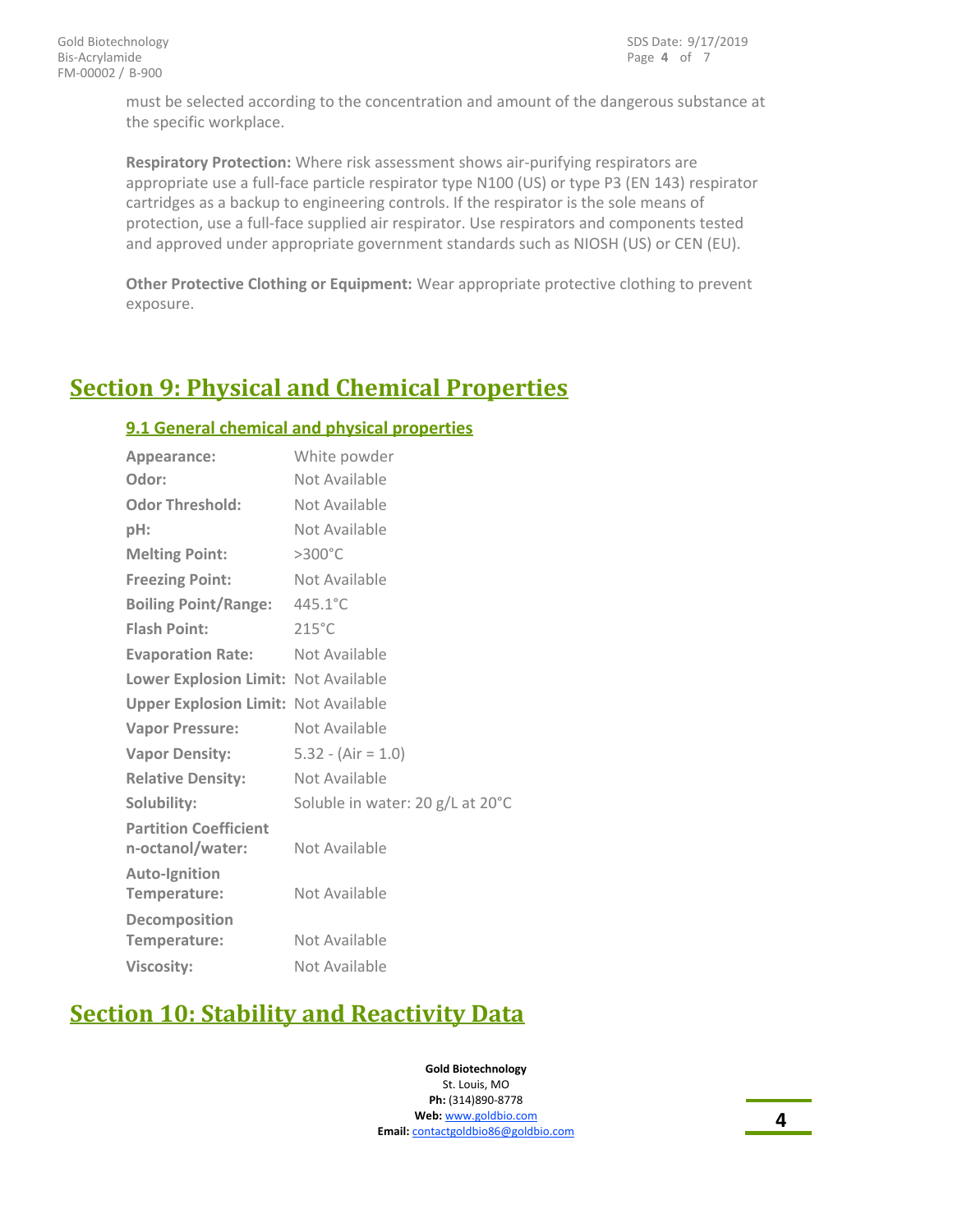FM-00002 / B-900 Gold Biotechnology Bis-Acrylamide

Page **5** of 7 SDS Date: 9/17/2019

### **10.1 Reactivity:**

Not available

### **10.2 Chemical Stability:**

Stable under recommended storage conditions.

### **10.3 Possibility of hazardous reactions:**

Not available.

### **10.4 Conditions to avoid:**

Incompatible materials.

### **10.5 Incompatible materials:**

Strong oxidizing agents. Acids, bases, reducing agents, Iron and iron salts, Copper, Aluminum, Brass, Free radical initiators.

### **10.6 Hazardous decomposition products:**

Hazardous decomposition products formed under fire conditions. - Carbon Oxides, Nitrogen Oxides (NOx).

### **Section 11: Toxicological Information**

### **11.1 Toxicological effects**

**Acute toxicity:**

Bis-Acrylamide Oral:

 $LD_{50}$  (Rat) = 390 mg/kg Remarks: Sense Organs and Special Senses (Nose, Eye, Ear, and Taste):Eye:Other.

Behavioral:Tremor. Lungs, Thorax, or Respiration: Other changes.

**Skin corrosion/irritation:**

Not available.

**Respitory or skin sensitization:**

Not available.

#### **Germ cell mutagenicity:**

Not available.

**Carcinogenicity:**

| <b>IARC:</b>  | No component of this product present at levels greater than or equal<br>to 0.1% is identified as probable, possible or confirmed human<br>carcinogen by IARC.  |
|---------------|----------------------------------------------------------------------------------------------------------------------------------------------------------------|
| <b>ACGIH:</b> | No component of this product present at levels greater than or equal<br>to 0.1% is identified as probable, possible or confirmed human<br>carcinogen by ACGIH. |
| NTP:          | No component of this product present at levels greater than or equal<br>to 0.1% is identified as probable, possible or confirmed human<br>carcinogen by NTP.   |
| OSHA:         | No component of this product present at levels greater than or equal                                                                                           |

**Gold Biotechnology** St. Louis, MO **Ph:** (314)890-8778 **Web:** www.goldbio.com **Email:** contactgoldbio86@goldbio.com

**5**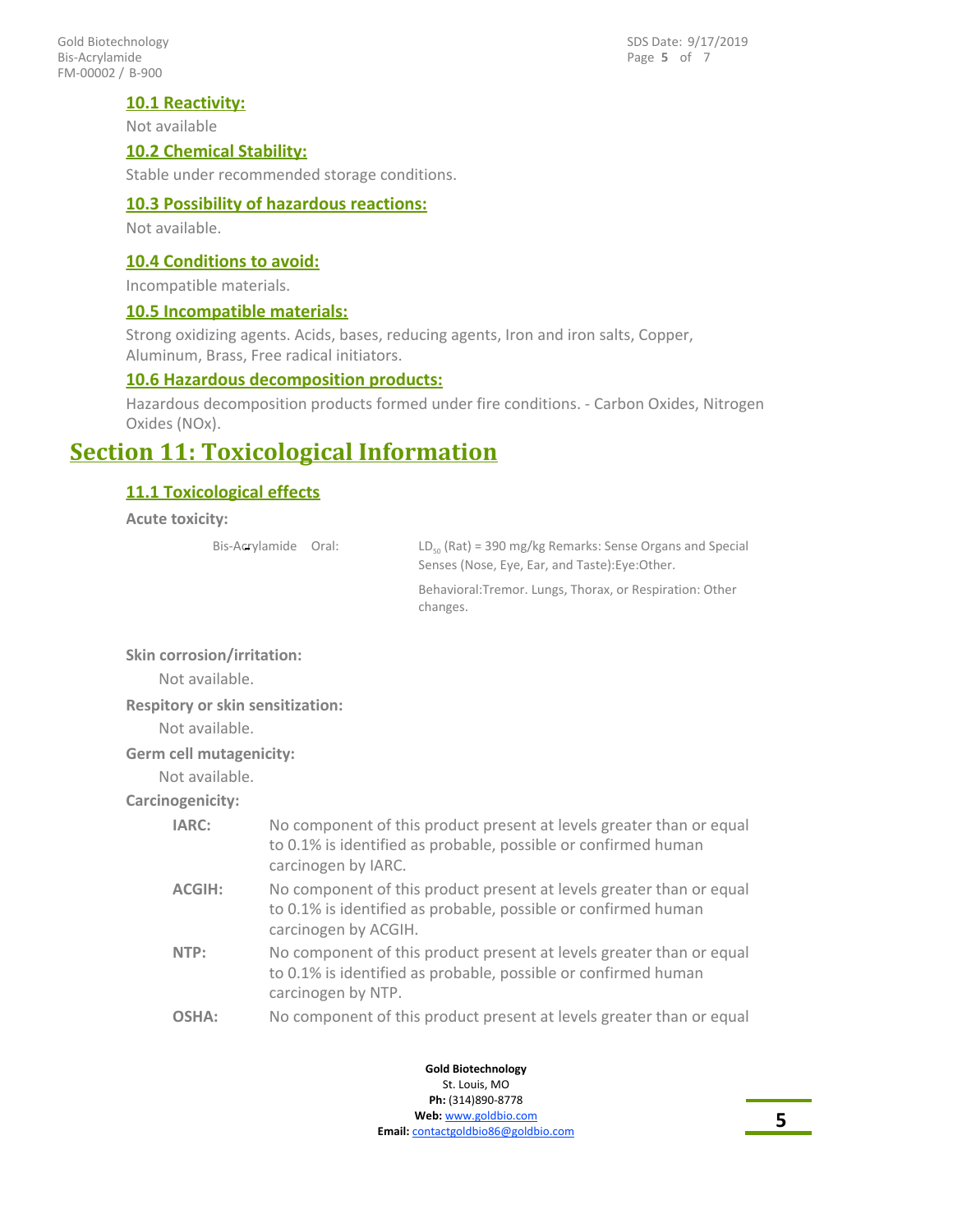to 0.1% is identified as a carcinogen or potential carcinogen by OSHA.

### **Reproductive toxicity:**

Overexposure may cause reproductive disorder(s) based on tests with laboratory animals.

**STOT-single exposure:**

Not available.

**STOT-repeated exposure:**

Not available.

**Aspiration hazard:**

Not available.

**Likely routes of exposure:**

Respiratory organs, mouth, skin, and eyes.

### **Symptoms of exposure:**

To the best of our knowledge, the chemical, physical, and toxicological properties have not been thoroughly investigated.

### **Additional Information:**

RTECS: AS3678000

## **Section 12: Ecological Information**

### **12.1 Toxicity:**

Toxicity to fish: LD<sub>50</sub> Oncorhynchus mykiss (rainbow trout) - 100 mg/L (96 h) **12.2 Persistence and degradability:** Not available. **12.3 Bioacumulative potential:** Not available. **12.4 Mobility in soil:** Not available. **12.5 Other adverse effects:** None.

# **Section 13 Disposal Considerations**

Dispose of product in accordance with local rules and regulations.

# **Section 14: Transport Information**

### **14.1 US Department of Transportation (DOT)**

This material is considered to be non-hazardous for transport.

**Gold Biotechnology**